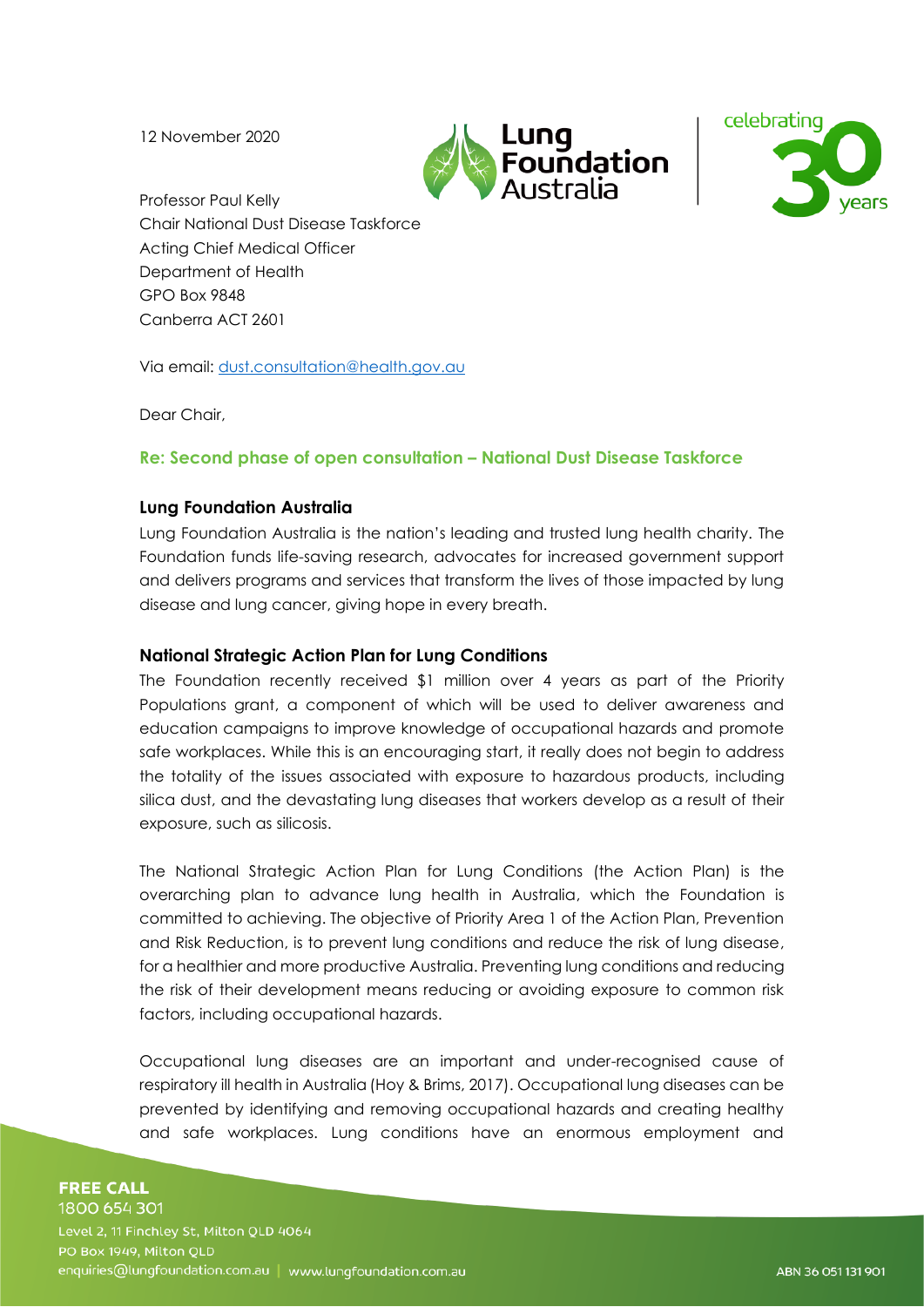productivity impact through time away from work and lower effectiveness, hence the need for greater workplace awareness and education.

Action 1.2 of Priority Area 1 is to deliver awareness and education campaigns to improve knowledge of occupational hazards that affect the lungs and to promote safe workplaces. The Foundation is committed to achieving this action through implementation of the following activities:

- Delivering multi-faceted awareness and education campaigns for occupational lung conditions that targets employers, employees, representative bodies (such as unions and industry groups where appropriate) and key work health and safety stakeholders (such as Safe Work Australia). Due to the latency period of occupational diseases, these campaigns will also target workers previously exposed to occupational hazards, including retired workers.
- Developing workplace-specific lung health materials to educate employers and employees on the preventable causes and symptoms of occupational lung disease, and support employers to act to reduce occupational hazards and provide healthy and safe workplaces.
- Developing workplace strategies which enable people with lung conditions to remain in active employment for longer.

Campaigns will target high risk industries, such as the mining, manufacturing, engineered stone working and building industries, and align with existing legislative requirements.

While the Foundation feels that implementation of these activities will result in safer workplaces and more productive Australians, it is still not enough to reduce the potential for harm and the incidence of disease associated with work related dust exposures.

# **Lung Foundation Australia's Feedback**

The Foundation would like to provide the following feedback on the National Dust Disease Taskforce's Interim Advice:

#### **Regulatory and Governance**

- The Foundation calls for national consistency in regulation and enforcement.
- The Foundation considers a total ban of high silica content engineered stone material, with the material to be phased out entirely within three years, to be a proportionate and practical response to the emergence of silicosis in the engineered stone benchtop industry in Australia (4). The Foundation believes

**FREE CALL** 1800 654 301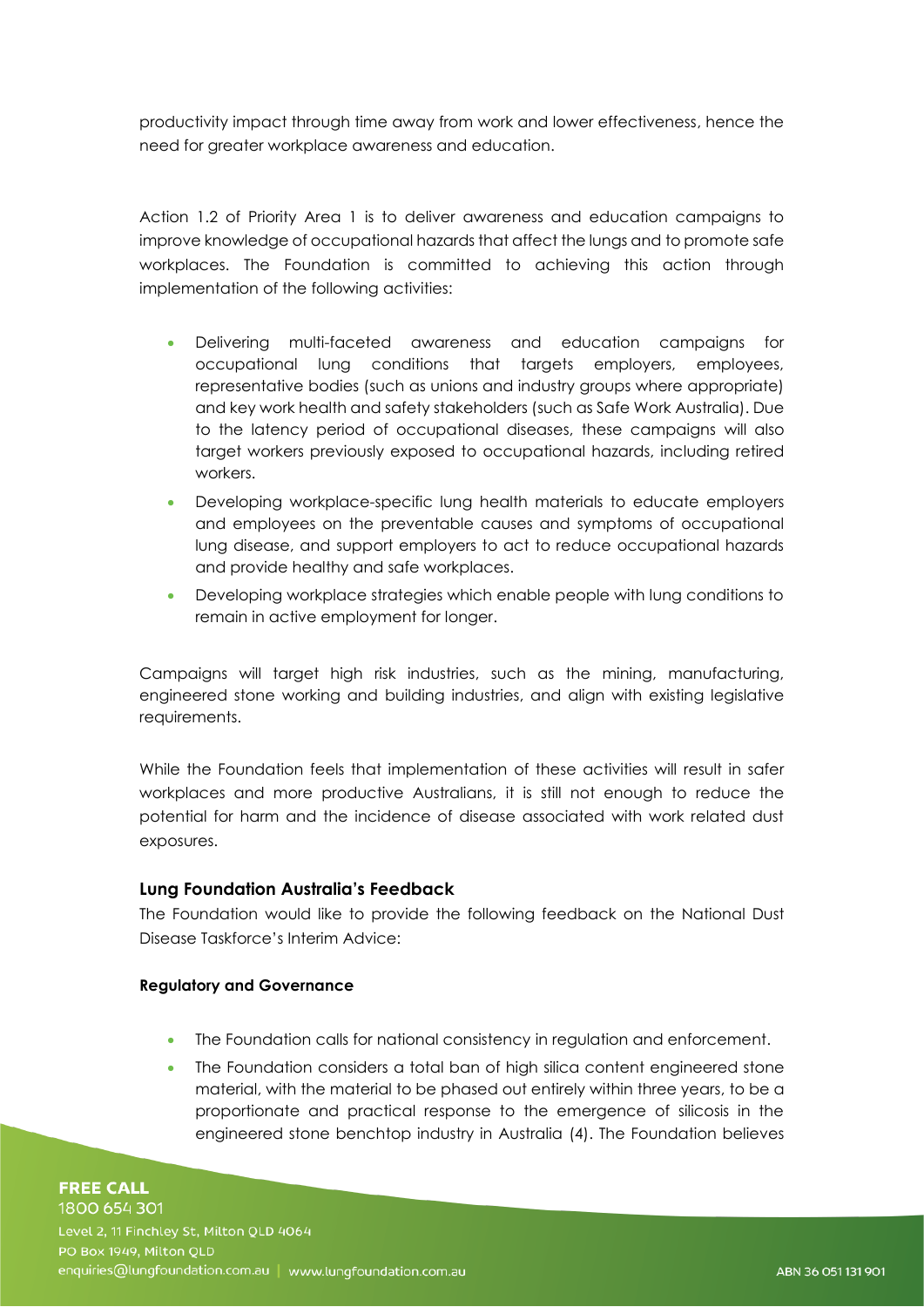that the framework followed for the asbestos industry, which included a total ban on the product in 2003, is best practice.

### **Workforce Organisational Culture**

- The Foundation calls for a national and state and territory compensation scheme for workers impacted by occupational lung disease, which includes the retooling, retraining and reskilling of these workers to enable their transition into other industries (9). Furthermore, the retooling, retraining and reskilling of workers is vital should a total ban of high silica content engineered stone material be implemented, so that workers within the engineered stone industry are not disadvantaged due to their choice of career.
- The Foundation considers that air quality monitoring is an example of an appropriate dust exposure workplace monitoring process (10).

## **Research and Development**

- The Foundation calls for a nationally consistent, best practice health screening and monitoring program conducted by appropriately trained clinicians and linked to a national occupational lung disease register. The Foundation does not feel that a national accelerated silicosis register is adequate.
- The Foundation supports increased research investment into alternatives to engineered stone material for benchtops, which will support implementation of the hierarchy of control measures (16).
- The Foundation supports increased research investment into effective treatments for patients across the continuum of occupational lung diseases.

In summary, Lung Foundation Australia support the work of the National Dust Disease Taskforce to improve upon the prevention, early identification, control and management of occupational lung diseases in Australia.

Yours Sincerely,

Mark Brooke Chief Executive Officer Lung Foundation Australia

#### **FREE CALL** 1800 654 301

Level 2, 11 Finchley St, Milton QLD 4064 PO Box 1949, Milton OLD enquiries@lungfoundation.com.au | www.lungfoundation.com.au